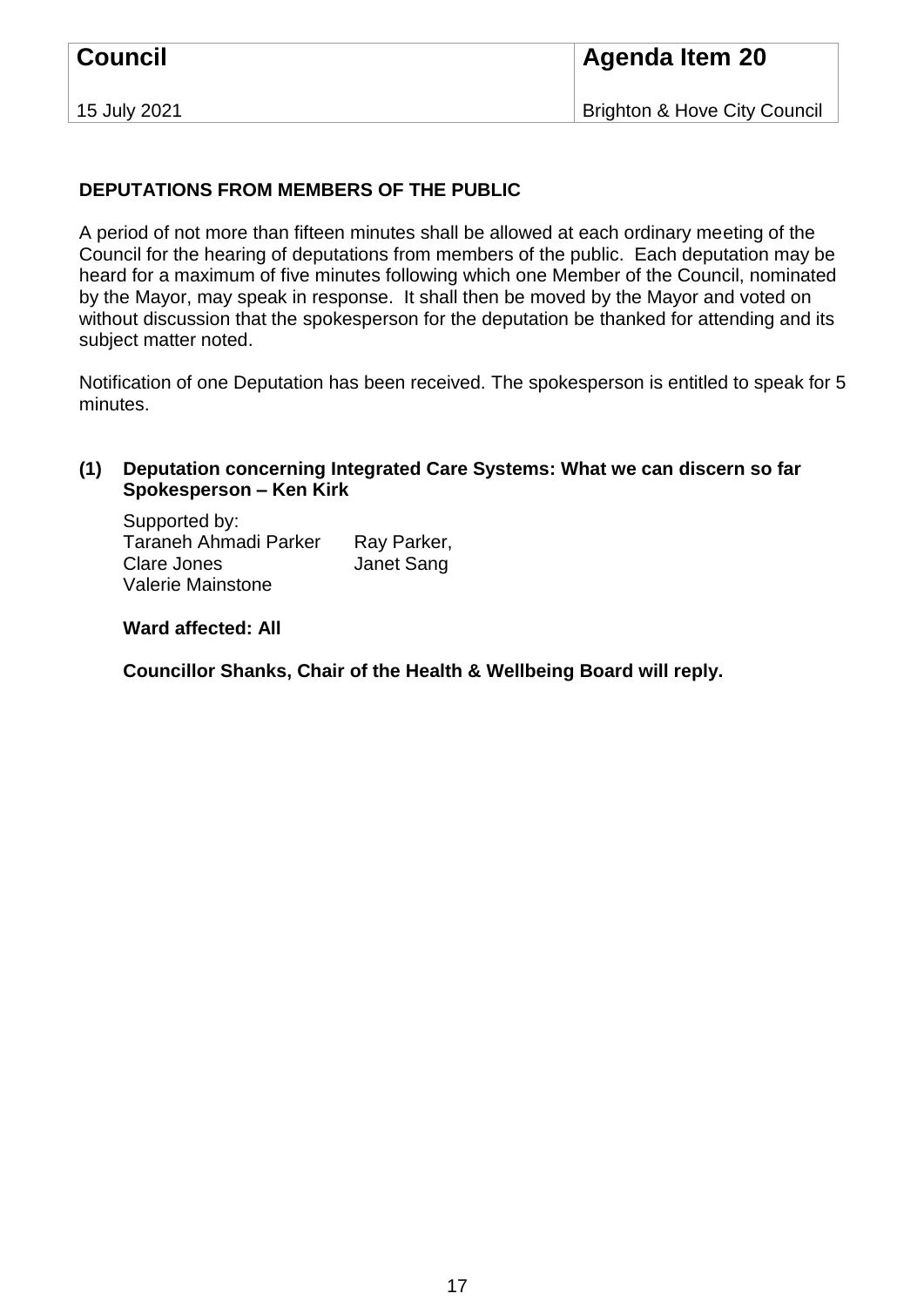| <b>Council</b> | Agenda Item 20 (1)                      |
|----------------|-----------------------------------------|
| 15 July 2021   | <b>Brighton &amp; Hove City Council</b> |

## **Deputation concerning Integrated Care Systems: What we can discern so far Spokesperson – Ken Kirk**

References to the D of H&SC recent White Paper are identified thus *5.6*, *in italics*.

- 1. The end of a health service driven by patient demand. Under ICS, health services will be to limited by allocated financial totals.
- 2. The clear purpose is to bear down on cost. Control of funding is central to the idea of an ICS, see Supporting Note A.
- 3. Deficits currently accrued by hospital trusts owing to recent underfunding won't be possible; hospitals will be forced to limit its work to allocated funding.
- 4. ICSs are based on US Accountable Care. Despite claiming to 'integrate' health and social care services for the benefit of patients there is little explanation of integration or how it's to be achieved in the White Paper.
- 5. White Paper news headlines claimed an end to privatisation (see Supporting Note C). On the contrary, the Health Services Support Framework allows ICSs to contract without tender with hundreds of private firms (see Supporting Note B).
- 6. Commissioning will be removed from the scope of Public Contracts Regulations 2015. This law ensures the inclusion of social, ethical and environmental aspects, implying the move from a regulated to an unregulated market. *5.46 – 7*.
- 7. There will be a Sussex-wide ICS NHS body and a separate ICS Health and Care Partnership. With CCGs will be abolished the ICS NHS body will be the sole commissioner. Its board will comprise a chair, a CEO, representatives from trusts and General Practice and local authorities. The board can appoint others, for example management consultants and executives from private firms but not members of the public it serves. *5.6 – 5.8 and 618 – 6.22.*
- 8. Local authorities will lose the power to refer health issues to "avoid creating conflicts of interest" *5.84.*
- 9. Exact local authority representation on the ICS NHS body isn't specified in the White Paper.
- 10.The ICS Health and Care Partnership with promote planning for health and social care needs, members drawn from local H&WB Boards etc.*6.20.*
- 11.There's no patient involvement in the provision of health services. The ICS NHS body will operate in secret, will be under no obligation to hold meetings in public, or to publish minutes.
- 12.The ICS will be to seek opportunities to bear down on costs, likely achieved by
	- a. Limitation to the range of health services under the NHS. Already certain procedures are now denied under the NHS. (see Supporting note D). This is likely to be extended. Denial of care will become commonplace.
	- b. Rationing of care, when an allocated budget for a procedure is exhausted.
	- c. Diverting patients into cheaper procedures. (see Supporting Note E)
	- d. Extending care at home as an alternative to hospital care.
	- e. Using technology as an alternative to face-to-face consultations and widespread use of lower level of medical qualified clinician (see Supporting Note F).
- 13.An ICS will be allowed to "negotiate" local terms and conditions of their workers' employment, the Agenda for Change is likely to be under threat.
- 14. Professional regulation is certain to be under attack. The Secretary of State will have the power to "remove a profession from regulation" *(5.154)* and will be able to "abolish a regulator by secondary legislation" *(5.155).*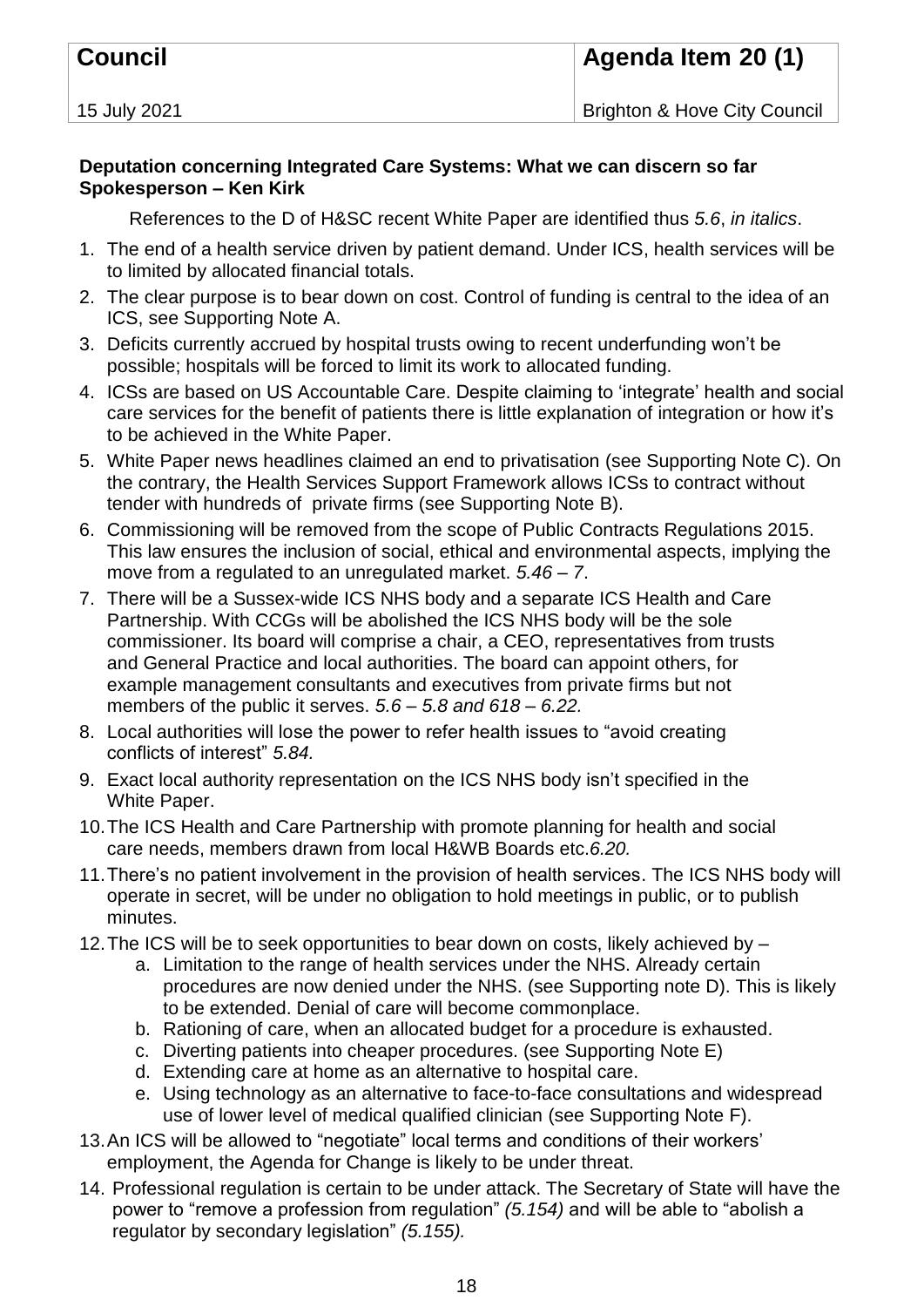A. The annual NHS budget is a large spend at around £130 billion. However UK spent the least per capita on healthcare in 2017 when compared with Australia, Canada, Denmark, France, Germany, the Netherlands, Sweden, Switzerland, and the US. The taxation burden is lower too. <https://www.bmj.com/content/367/bmj.l6326>

The Health Services Support Framework is a list of accredited mainly private companies that an ICS can contract with, under specified purposes. Click on each Lot in<https://www.england.nhs.uk/hssf/use-framework/> to see each list, many US based.

- B. Section 75 of the Health and Social Care Act 2012 is to be abolished, commissioners will no longer have to offer contracts to tender. However, under new legislation ICSs can contract without open tender to private firms listed in the HSSF, see Note B above.
- C. The medical services recently excluded can be found by searching for "Sussex CCG Clinically Effective Commissioning Programme".
- D. Just as currently GP referrals to hospitals are interrupted into less-costly alternatives, e.g. physiotherapy, so an ICS will extend alternative referral pathways in pursuit of cost cutting.
- E. The necessity of pandemic social distancing has introduced widespread use of phone consultations in both primary and secondary care, also introduced has been the electronic transfer of photos to clinicians to assist diagnosis. An ICS is certain to extend technological innovation, particularly where it cut costs, irrespective of whether it serves its public better.

D of HSC White Paper

[https://assets.publishing.service.gov.uk/government/uploads/system/uploads/attachment\\_data/file/96](https://assets.publishing.service.gov.uk/government/uploads/system/uploads/attachment_data/file/960548/integration-and-innovation-working-together-to-improve-health-and-social-care-for-all-web-version.pdf) [0548/integration-and-innovation-working-together-to-improve-health-and-social-care-for-all-web](https://assets.publishing.service.gov.uk/government/uploads/system/uploads/attachment_data/file/960548/integration-and-innovation-working-together-to-improve-health-and-social-care-for-all-web-version.pdf)[version.pdf](https://assets.publishing.service.gov.uk/government/uploads/system/uploads/attachment_data/file/960548/integration-and-innovation-working-together-to-improve-health-and-social-care-for-all-web-version.pdf)